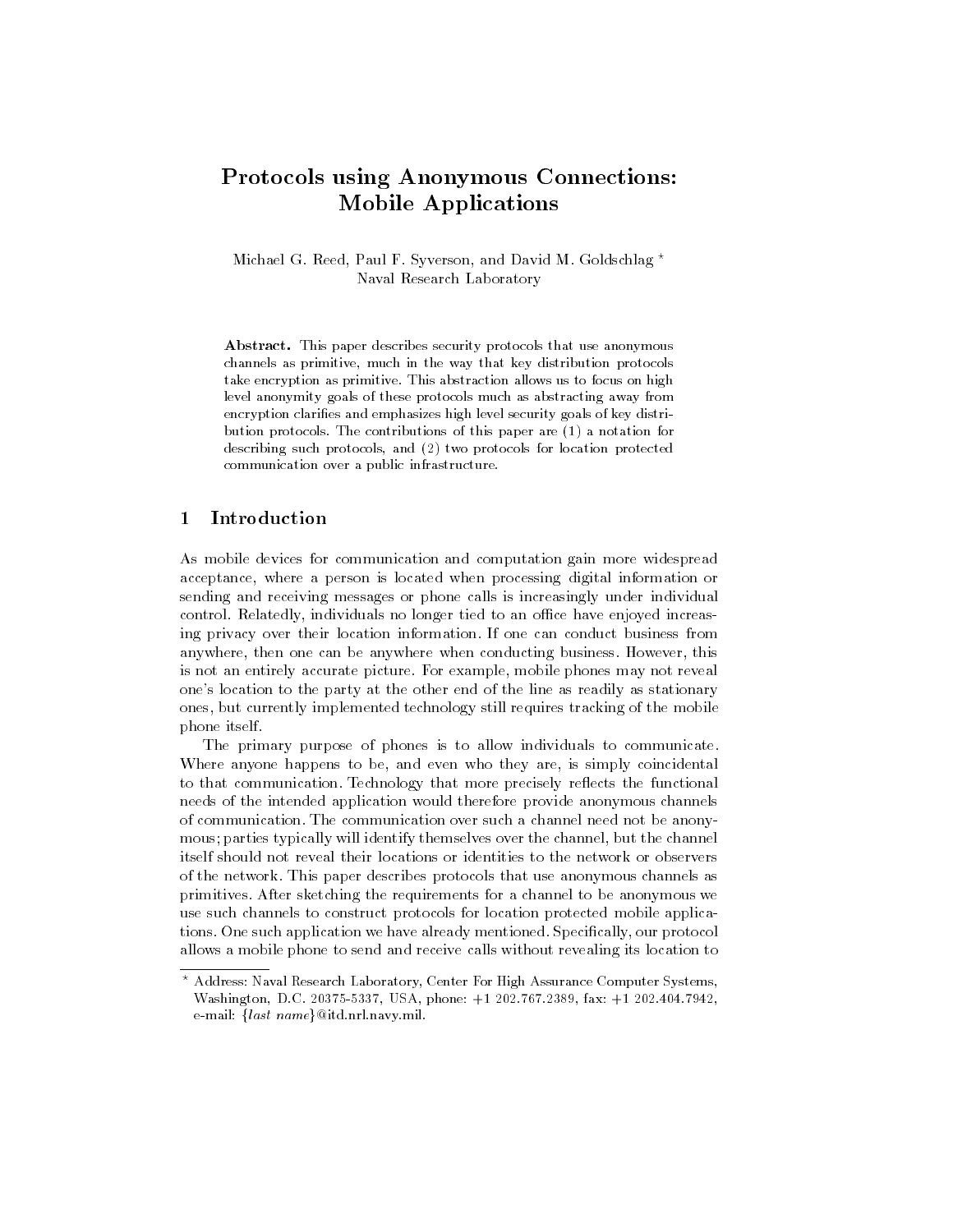| <b>Report Documentation Page</b>                                                                                                                                                                                                                                                                                                                                                                                                                                                                                                                                                                                                                                                                                                                                                                                                                                   |                             |                              |                 | Form Approved<br>OMB No. 0704-0188                  |                           |
|--------------------------------------------------------------------------------------------------------------------------------------------------------------------------------------------------------------------------------------------------------------------------------------------------------------------------------------------------------------------------------------------------------------------------------------------------------------------------------------------------------------------------------------------------------------------------------------------------------------------------------------------------------------------------------------------------------------------------------------------------------------------------------------------------------------------------------------------------------------------|-----------------------------|------------------------------|-----------------|-----------------------------------------------------|---------------------------|
| Public reporting burden for the collection of information is estimated to average 1 hour per response, including the time for reviewing instructions, searching existing data sources, gathering and<br>maintaining the data needed, and completing and reviewing the collection of information. Send comments regarding this burden estimate or any other aspect of this collection of information,<br>including suggestions for reducing this burden, to Washington Headquarters Services, Directorate for Information Operations and Reports, 1215 Jefferson Davis Highway, Suite 1204, Arlington<br>VA 22202-4302. Respondents should be aware that notwithstanding any other provision of law, no person shall be subject to a penalty for failing to comply with a collection of information if it<br>does not display a currently valid OMB control number. |                             |                              |                 |                                                     |                           |
| 1. REPORT DATE<br>1997                                                                                                                                                                                                                                                                                                                                                                                                                                                                                                                                                                                                                                                                                                                                                                                                                                             | 2. REPORT TYPE              |                              |                 | <b>3. DATES COVERED</b><br>00-00-1997 to 00-00-1997 |                           |
| <b>4. TITLE AND SUBTITLE</b><br><b>Protocols using Anonymous Connections: Mobile Applications</b>                                                                                                                                                                                                                                                                                                                                                                                                                                                                                                                                                                                                                                                                                                                                                                  |                             |                              |                 | 5a. CONTRACT NUMBER                                 |                           |
|                                                                                                                                                                                                                                                                                                                                                                                                                                                                                                                                                                                                                                                                                                                                                                                                                                                                    |                             |                              |                 | 5b. GRANT NUMBER                                    |                           |
|                                                                                                                                                                                                                                                                                                                                                                                                                                                                                                                                                                                                                                                                                                                                                                                                                                                                    |                             |                              |                 | 5c. PROGRAM ELEMENT NUMBER                          |                           |
| 6. AUTHOR(S)                                                                                                                                                                                                                                                                                                                                                                                                                                                                                                                                                                                                                                                                                                                                                                                                                                                       |                             |                              |                 | 5d. PROJECT NUMBER                                  |                           |
|                                                                                                                                                                                                                                                                                                                                                                                                                                                                                                                                                                                                                                                                                                                                                                                                                                                                    |                             |                              |                 | <b>5e. TASK NUMBER</b>                              |                           |
|                                                                                                                                                                                                                                                                                                                                                                                                                                                                                                                                                                                                                                                                                                                                                                                                                                                                    |                             |                              |                 | <b>5f. WORK UNIT NUMBER</b>                         |                           |
| 7. PERFORMING ORGANIZATION NAME(S) AND ADDRESS(ES)<br><b>Naval Research Laboratory, Center for High Assurance Computer</b><br>Systems, 4555 Overlook Avenue, SW, Washington, DC, 20375                                                                                                                                                                                                                                                                                                                                                                                                                                                                                                                                                                                                                                                                             |                             |                              |                 | 8. PERFORMING ORGANIZATION<br><b>REPORT NUMBER</b>  |                           |
| 9. SPONSORING/MONITORING AGENCY NAME(S) AND ADDRESS(ES)                                                                                                                                                                                                                                                                                                                                                                                                                                                                                                                                                                                                                                                                                                                                                                                                            |                             |                              |                 | 10. SPONSOR/MONITOR'S ACRONYM(S)                    |                           |
|                                                                                                                                                                                                                                                                                                                                                                                                                                                                                                                                                                                                                                                                                                                                                                                                                                                                    |                             |                              |                 | 11. SPONSOR/MONITOR'S REPORT<br>NUMBER(S)           |                           |
| 12. DISTRIBUTION/AVAILABILITY STATEMENT<br>Approved for public release; distribution unlimited                                                                                                                                                                                                                                                                                                                                                                                                                                                                                                                                                                                                                                                                                                                                                                     |                             |                              |                 |                                                     |                           |
| <b>13. SUPPLEMENTARY NOTES</b>                                                                                                                                                                                                                                                                                                                                                                                                                                                                                                                                                                                                                                                                                                                                                                                                                                     |                             |                              |                 |                                                     |                           |
| 14. ABSTRACT                                                                                                                                                                                                                                                                                                                                                                                                                                                                                                                                                                                                                                                                                                                                                                                                                                                       |                             |                              |                 |                                                     |                           |
| <b>15. SUBJECT TERMS</b>                                                                                                                                                                                                                                                                                                                                                                                                                                                                                                                                                                                                                                                                                                                                                                                                                                           |                             |                              |                 |                                                     |                           |
| <b>16. SECURITY CLASSIFICATION OF:</b>                                                                                                                                                                                                                                                                                                                                                                                                                                                                                                                                                                                                                                                                                                                                                                                                                             | <b>17. LIMITATION OF</b>    | 18. NUMBER                   | 19a. NAME OF    |                                                     |                           |
| a. REPORT<br>unclassified                                                                                                                                                                                                                                                                                                                                                                                                                                                                                                                                                                                                                                                                                                                                                                                                                                          | b. ABSTRACT<br>unclassified | c. THIS PAGE<br>unclassified | <b>ABSTRACT</b> | OF PAGES<br>11                                      | <b>RESPONSIBLE PERSON</b> |

**Standard Form 298 (Rev. 8-98)**<br>Prescribed by ANSI Std Z39-18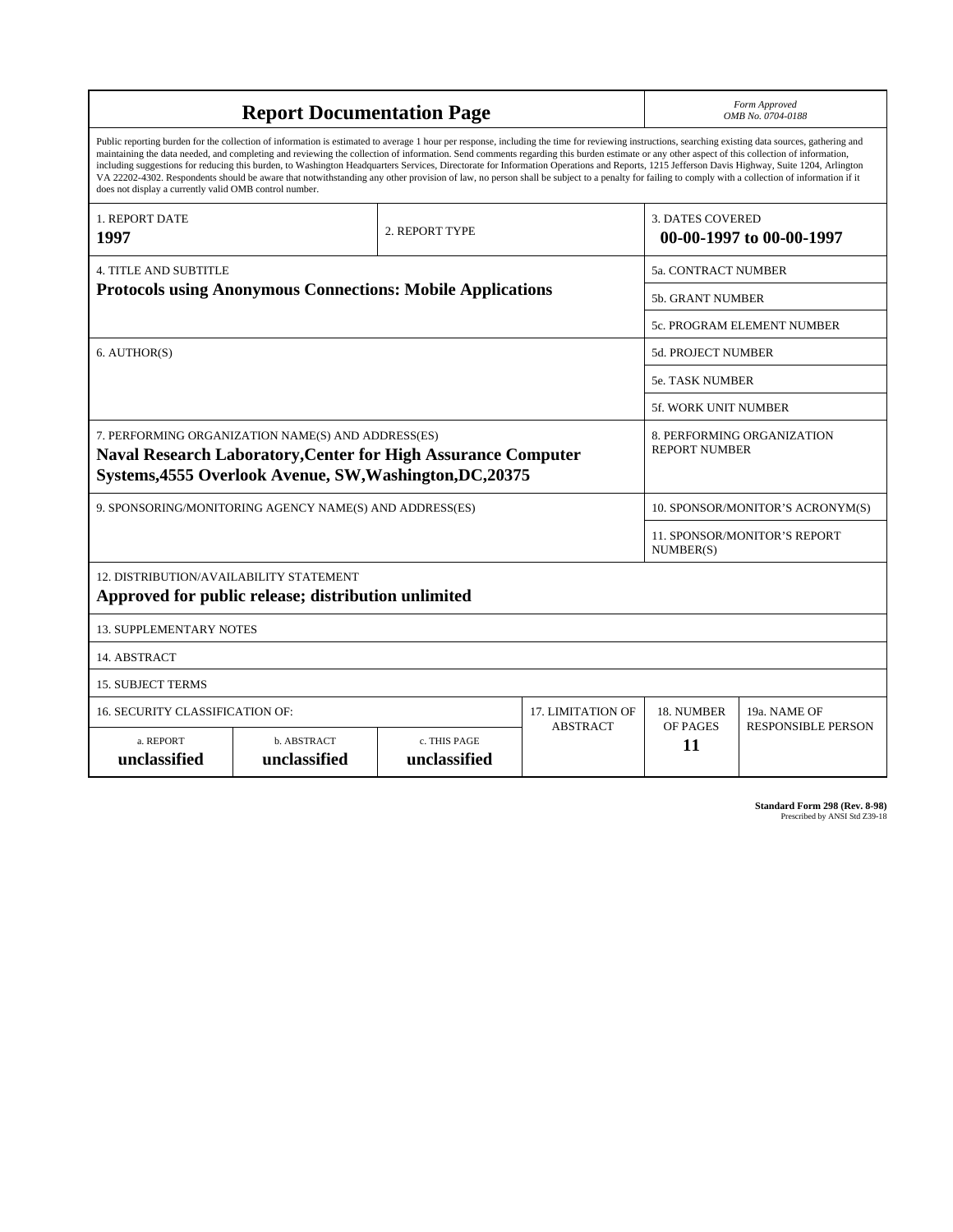anyone, including the communications infrastructure on which it relies. A side benefit of our protocol is that its implementation would potentially extend the useful battery life of a phone in standby (listening) mode by orders of magnitude.

Another, less well known but increasingly important, application of mobile communication is in location tracking. This has already been implemented in the Lo-Jack system that allows police to track a car that has been reported stolen and in an active badge system implemented by Olivetti at the Computing Laboratory at Cambridge University. It is also an important component of ITS (intelligent transport systems, cf., below). As an example we describe active badge systems. Like current mobile phones, these do not fully protect location information. In fact quite the opposite. The purpose of such a system is to track the location of those wearing the badges. This can be useful, e.g., in an environ ment where individuals are not always in their offices but it is important to be able to find them when needed. While useful, active badges can have overtones of big brother, as they allow a company to track things such as how long an individual is in the cafeteria. One way to reduce this threat is to give individuals control over their location information. Such concerns have led to the proposal of protocols for doing just that [7]. These protocols allow individuals to keep their location information in a designated repository over which they have access control. Not even the tracking system is able to determine where an individual is without consulting the designated repository. This paper also presents protocols for individual control of location information in a tracking system. Our approach is related to that of Jackson in [7] but has important differences. One difference is that all versions proposed in [7] require the badge to produce or carry route information for each message it sends. Our approach requires only the production of an adequately random string of one-time identifiers. This means that the Jackson approach decentralizes the control of location information, which appears to be good, and makes the badge operation more complicated, which appears to be bad. Our approach allows for simple badges but requires a centralized database. This centralization might appear to be a vulnerability, but we shall see that it is not.

Intelligent transport systems are designed to track the movement of vehicles on appropriately structured public highways. Some of the advantages of such a system include route optimization for individual vehicles, traffic control for all vehicles so enabled, and traffic signal control for emergency vehicles. However, there is great potential for abuse in such a system [8]. In addition to civil rights and privacy abuses similar to the problems described above for badging systems, the potential exists for other, perhaps more serious threats. For example, truck hijackers could make use of a system that tracks the movement of a fleet of trucks to optimize their chances for a successful and lucrative hijacking. Kidnappers, terrorists, murderers, etc. could trace someone, even if, e.g., she intentionally took varying routes to work each day.

While the private location tracking protocol described in this paper is explained in terms of the active badging example, it is a general protocol for private location tracking using a public infrastructure. Thus, it applies equally well to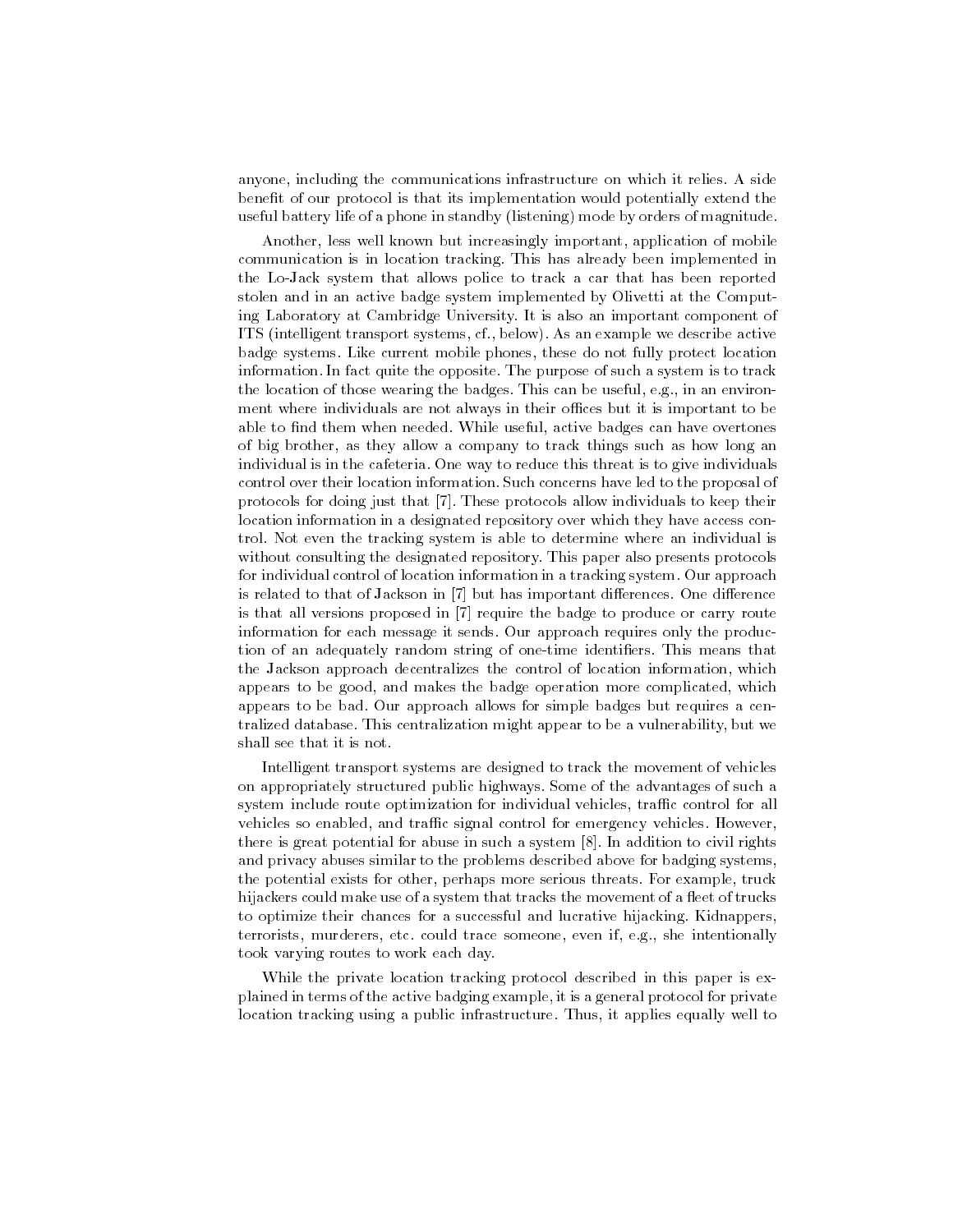vehicle tracking in ITS or an enhanced Lo-Jack system. In fact, this protocol is a special case of location protected communication using a public infrastructure, where what is communicated is itself location information.

The remainder of the paper is structured as follows: In section 2 we give an overview of anonymous channels and present our notation for describing protocols that make use of them. In section 3 we set out two protocols, a protocol for location protected communication over cellular phones in section 3.1 and a protocol for private location tracking in section 3.2. In section 4 we present background information. In particular, we briefly describe onion routing, a system we have implemented for anonymous communication over the Internet. In section 5 we present our conclusions.

#### $\overline{2}$ 2 Anonymous Channels

For us, an *anonymous channel* is a communication channel for which it is infeasible to determine both endpoints. The principal initiating the connection is the *initiator*, and the principal to whom he connects is the *responder*. These are not merely theoretical constructs; we have implemented a mechanism for anonymous channels (in fact near real-time anonymous connections) that operates below the application layer and supports a variety of Internet applications [10, 11]. The design of our mechanism can be applied to non-Internet applications such as are described in this paper. We will give more background on our design in section 4.1. Just as the strength of an encryption algorithm is relative to assumptions about everything from special restrictions on the key space and on other inputs to the capabilities and collateral information of a potential attacker, so too what we mean by \infeasible" will have many caveats and limitations for any given mechanism to implement an anonymous channel. Fortunately, for protocol purposes we need not specify these any more than we need to specify properties of cryptographic algorithms and their implementations when we describe, for example, a protocol for authenticated key distribution.

In practice, we do assume that the initiator knows the responder: since he initiates the connection, he presumably knows to whom he intends to connect. Note that this assumes either a means to authenticate the responder or, in the case of one way communication, a means to guarantee that only the responder can receive the message, e.g., public key encryption. In theory, the initiator may be sending out a proverbial note in a bottle, destined for where he does not know. However, unlike a shipwrecked sailor on a desert island, our initiator will have reason to believe that his messages can ordinarily be tracked back to him the moment he releases them. Therefore, he will need to assure himself that his messages have drifted far enough away from him before anyone can begin to track them. Thus, even if he wishes to establish an anonymous channel with whomever will respond, he needs to determine a point away from himself before which the channel will not emerge.

The initiator may build an anonymous connection all the way to the responder. This would protect both of them from association with the channel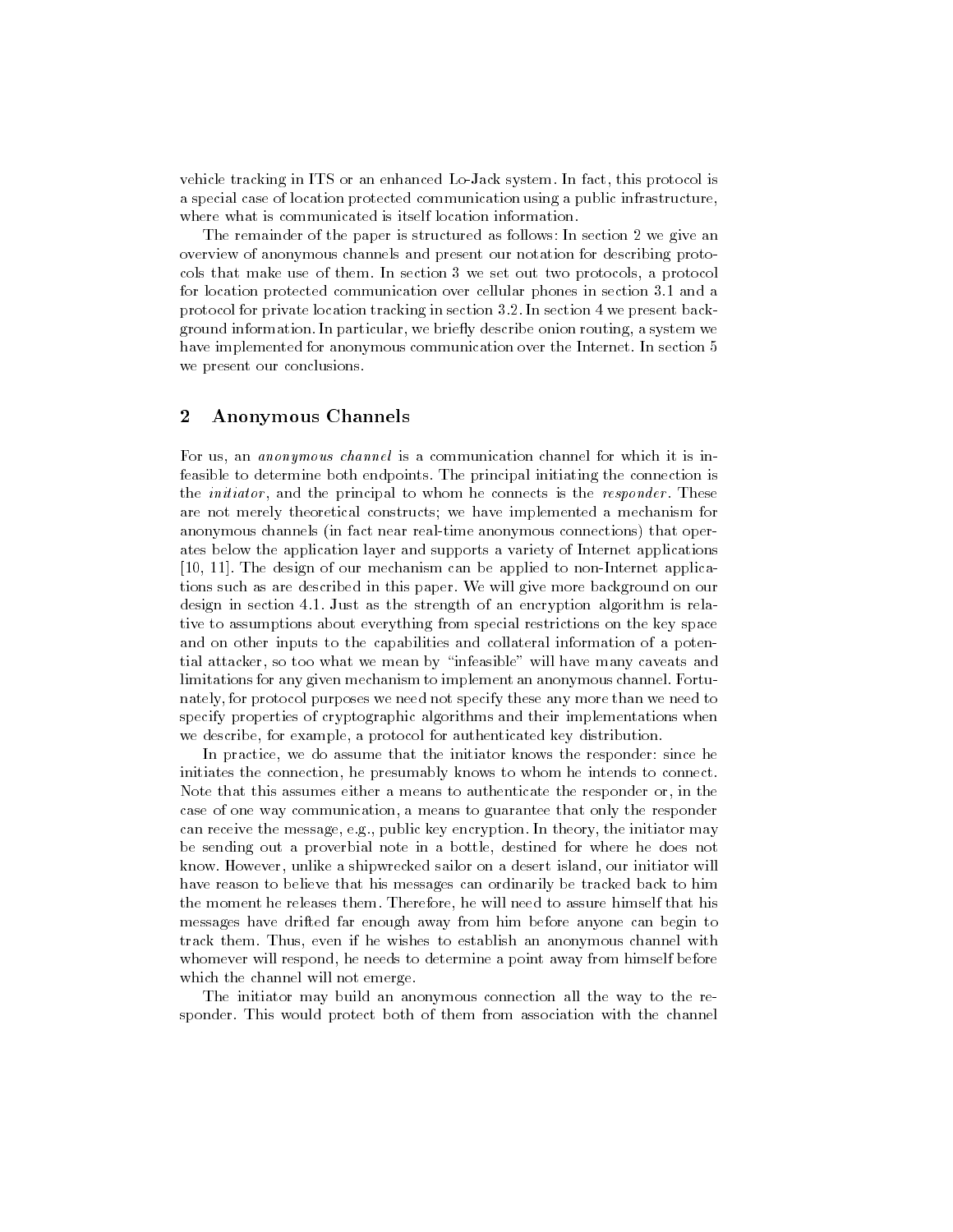by all but the initiator. However, since the initiator often needs only to hide that communication is coming from or going to him, in practice we may only have half-anonymous channels. In other words, the initiator produces a channel which cannot be traced to him and uses this to contact the responder. From the end of the anonymous part of the channel to the responder anyone can see what the responder is sending and receiving. If end-to-end encryption is piped through this half-anonymous channel, it can effectively be made fully anonymous. Nobody can tell what the responder is sending or receiving or to whom the responder is connected. The only thing that can be observed from the outside is that the responder is talking to someone. (This too can be hidden if the channel is maintained even when not in use and dummy traffic sent over it. However, such countermeasures are quite expensive.)

Note that anonymous channels are not explicitly required to be condential channels. However, cleartext is obviously trackable. And, even ciphertext that appears the same everywhere is trackable. Thus, for the reasons we have been describing, an anonymous channel must be encrypted in a changing manner at least to a point where it is acceptable that the communication be tracked.

Before going further, we contrast anonymous channels with a related but distinct form of channels, specifically subliminal or covert channels. In theory, all of these are channels for which it is infeasible to detect the existence of the channel. Thus, our distinction deals more with the expected environment for a channel rather than the channel's undetectability in that environment. In practice, channels called `subliminal' typically piggyback on legitimate channels between the principals. Covert channels either piggyback similarly or exist in a medium that is not explicitly a communications medium at all. So, covert and subliminal channels are channels that rely on some other type of channel or computation to hide them. (In most applications the covert or subliminal channel will be somehow illegitimate and the cover channel or computation legitimate.) By contrast, anonymous channels rely on other anonymous channels to hide them. The cover for these channels are other channels like them, and the hiding comes from the indistinguishability of these channels from each other. Another important contrast between these types of channels is their relative efficiency. Though not always the case, covert and subliminal channels are typically inefficient as compared to the legitimate communication they parallel. Anonymous channels are expected to be roughly comparable in efficiency to their non-anonymous counterparts in the same medium. We have found this to be the case in our implementation.

#### 2.1 Anonymous Connections

The channels we consider for these applications are connection based. Thus, we will typically speak of anonymous connections rather than anonymous channels in general. We denote the sending of message  $M$  along an anonymous connection from X to Y by ' $X \Rightarrow_X Y : M'$ . It may be important to know if a message is being sent over an anonymous connection from initiator to responder or vice versa. Specifically, it may be important to know whose identity is protected from association with the channel. This is the purpose of the subscript in the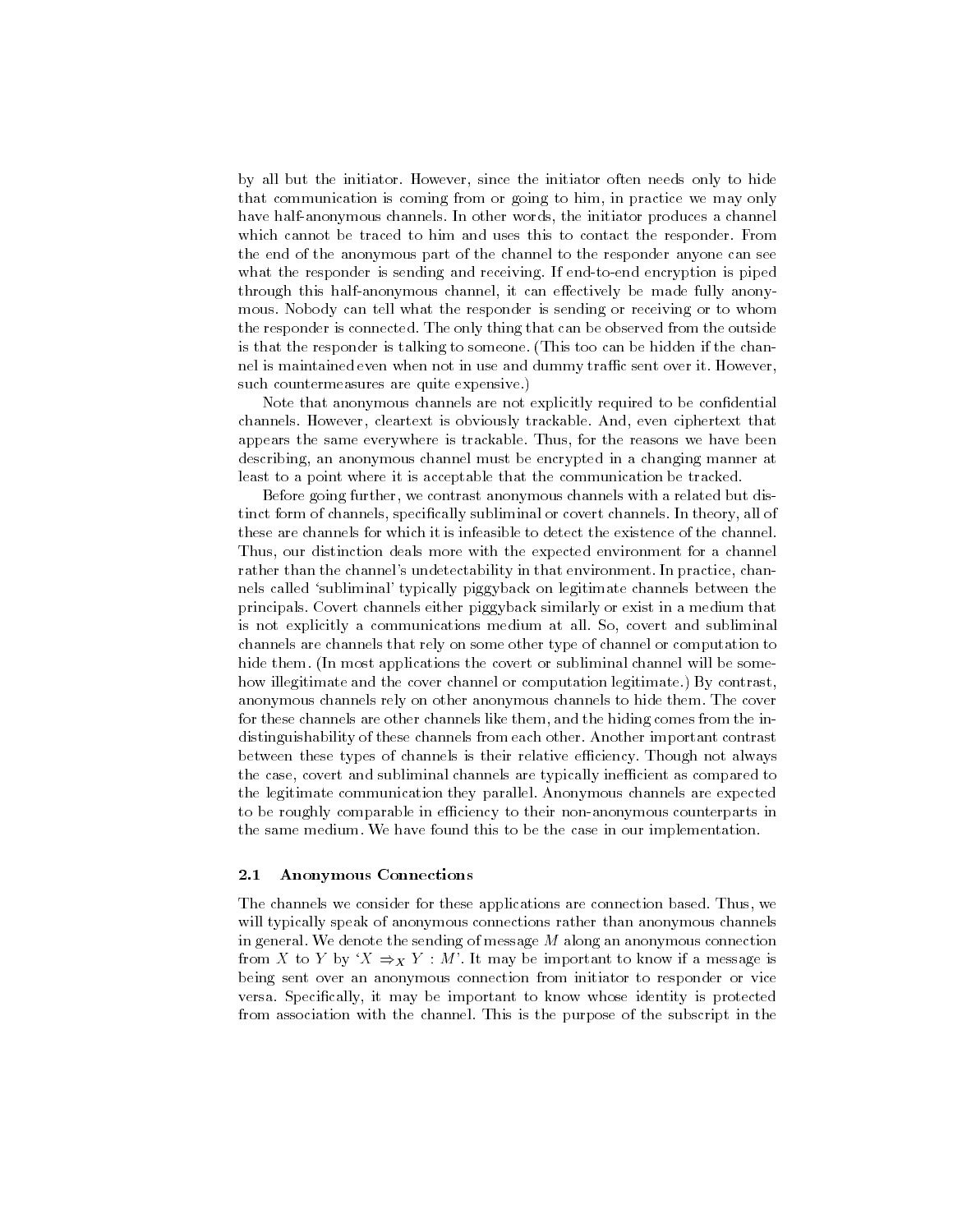just introduced notation. If Y sends  $X$  a message  $M'$  on an anonymous channel that X initiated, this is denoted ' $Y \Rightarrow_X X : M'$ . Sending M on an ordinary (non-anonymous) connection from X to Y is denoted  $'X \to Y : M'$ .

 $\overline{X}$   $\overline{Y}$   $\overline{Y}$   $\overline{Y}$   $\overline{Y}$   $\overline{Y}$   $\overline{Y}$   $\overline{Y}$   $\overline{Y}$   $\overline{Y}$   $\overline{Y}$   $\overline{Y}$   $\overline{Y}$   $\overline{Y}$   $\overline{Y}$   $\overline{Y}$   $\overline{Y}$   $\overline{Y}$   $\overline{Y}$   $\overline{Y}$   $\overline{Y}$   $\overline{Y}$   $\overline{Y}$   $\overline{Y}$   $\overline{$ 

#### $2.2$ Replies to Anonymous Connections

It is also possible for the initiator to make available information that allows a specific or arbitrary responder to establish a connection back to the initiator. This connection will be anonymous just as if it were a connection established from the initiator. We call such a connection a reply-to-anonymous (RTA) connection. The data structure that allows a principal to make an RTA connection to X is denoted  $\langle \Rightarrow_{X} X \rangle$ . Note that if the responder builds the RTA connection on the end of an anonymous connection in which he is the initiator, the result is a connection in which neither principal can be identified (unless he sends identifying information through the connection).

# 3 Mobile Applications

We now consider some applications of anonymous channels. Specifically, we describe how anonymous connections may be used to hide location information in cellular phone and location tracking systems.

### 3.1 Location Hiding for Cellular Phones

First we will describe how to make calls to a cellular phone without requiring the phone to reveal its location. Then we will describe how to hide the location of a caller's cellular phone from the both the network and external eavesdroppers. There are other solutions with similar anonymity goals that contain many of the elements in our protocol [2, 3]. Our protocol focuses on simple yet anonymous communication on top of an energy efficient call-back architecture.

In current cellular phone systems, the location of a phone is tracked, so calls to that phone can be routed through the base station controlling the phone's current cell. This tracking has two disadvantages: One is that the system knows where phones are. The other is that phones must transmit frequently to update their locations. This drains the phone's battery quickly.

In our proposal, instead of tracking a phone's location, phones will be paged. When such a phone is called, the network invents a temporary number and pages the phone. The phone's response to the page will be to make a call back to the temporary number in the page. The phone network will then mate the two connections. In addition to overcoming the disadvantages just mentioned, this simplifies our protocol because we effectively need to describe only how to initiate a call from a cell phone; the phone never receives a call in the ordinary sense of 'receive'. We will return to discuss paging briefly below.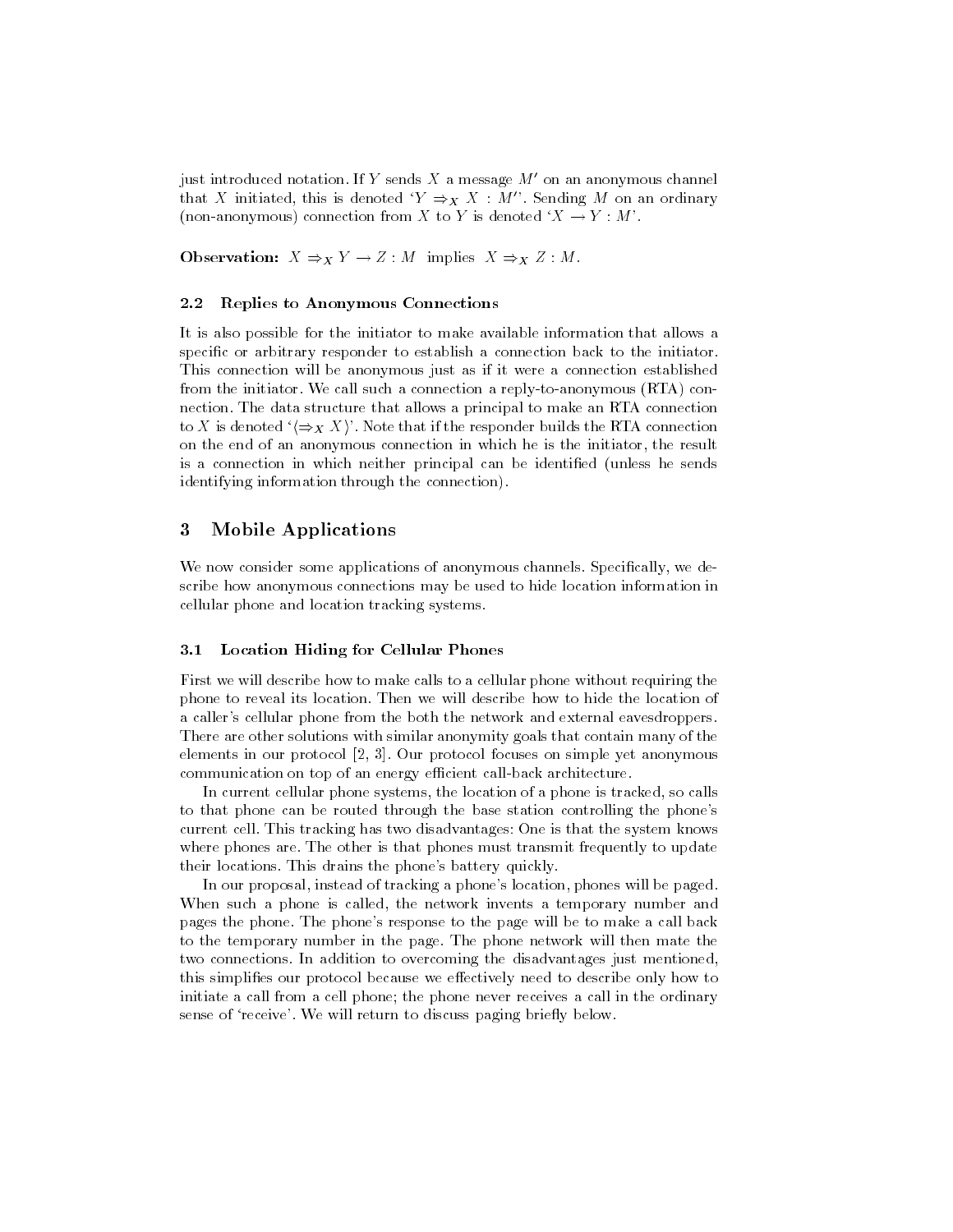The principals specified in our protocol are the caller's cell phone  $P$ , the central switch S, and the callee intended to receive the call R. We now present our protocol for initiating a call from a cell phone.

- $\mathbf{P}$  is proposed in payment in  $\mathbf{P}$
- $\blacksquare$  .  $\triangleright$   $\blacksquare$  . Then or nack  $\blacksquare$
- $\mathcal{S}$ . P  $\mathcal{S}$  is the set of  $\mathcal{S}$  is a result of  $\mathcal{S}$ .

To make a call from a cellular phone without revealing location, the phone makes an anonymous connection to a central switch. It then sends to the switch the number it is trying to reach, together with some payment information to cover billing. The payment information may be the phone's subscriber ID or a credit card number or even anonymous e-cash of some sort. <sup>N</sup> is either <sup>R</sup>'s phone number in the outgoing case or the temporary number from the page in the incoming case. Assuming that the payment information is acceptable the switch allows the call to be completed. In the outgoing case, the switch completes the call to  $R$  and patches this to the anonymous connection from  $P$ . In the incoming case, the switch allows the the connection from  $R$  to be patched to the anonymous connection from <sup>P</sup> .

Since we are only trying to hide location, the anonymous connection need not be made all the way from the caller to the callee. Rather, the anonymous connection is made to some central switch in the network, from which it can be passed along in the clear. This switch will not know from where the call is coming; however, it will not complete the call unless the phone sends identifying information or some guarantee of payment. (We do not here discuss how identication is authenticated.)

There is nothing in the protocol description to indicate that we are dealing with mobile phones. Of course with stationary phones, location protection of a given phone is moot. But, the protocol still protects the location origin of a call made from that phone. In fact, this sort of protection for stationary phones is discussed in [9]. It is helpful to have a notation abstract enough to cover anonymity in both these stationary phone connections and the mobile connections of [2, 3]. This is as it should be because the means to establish anonymous connections is separate from the basic communication medium that underlies it. For example, in our Internet implementation (cf. section 4.1) the underlying network is free to make whatever dynamic routing choices between points that it ordinarily does, provided that it connects to the points we do specify. Thus, the usual mobile phone procedures for connection to local base station and hand-offs between base stations as a phone changes cells are unaffected by our anonymous connections. The fact that there is movement in the cellular phone network is not hidden from the network; however, who is talking and where they are is hidden. So, the network is untrusted in this sense.

Our combination of anonymous connections and paging has two advantages. The locations of inactive phones do not need to be tracked within a paging region. Also phones never need to transmit except when they are involved in a call. This greatly reduces battery drain. For example, pagers last for a few months on a single battery, while cell phones last about a day in standby mode.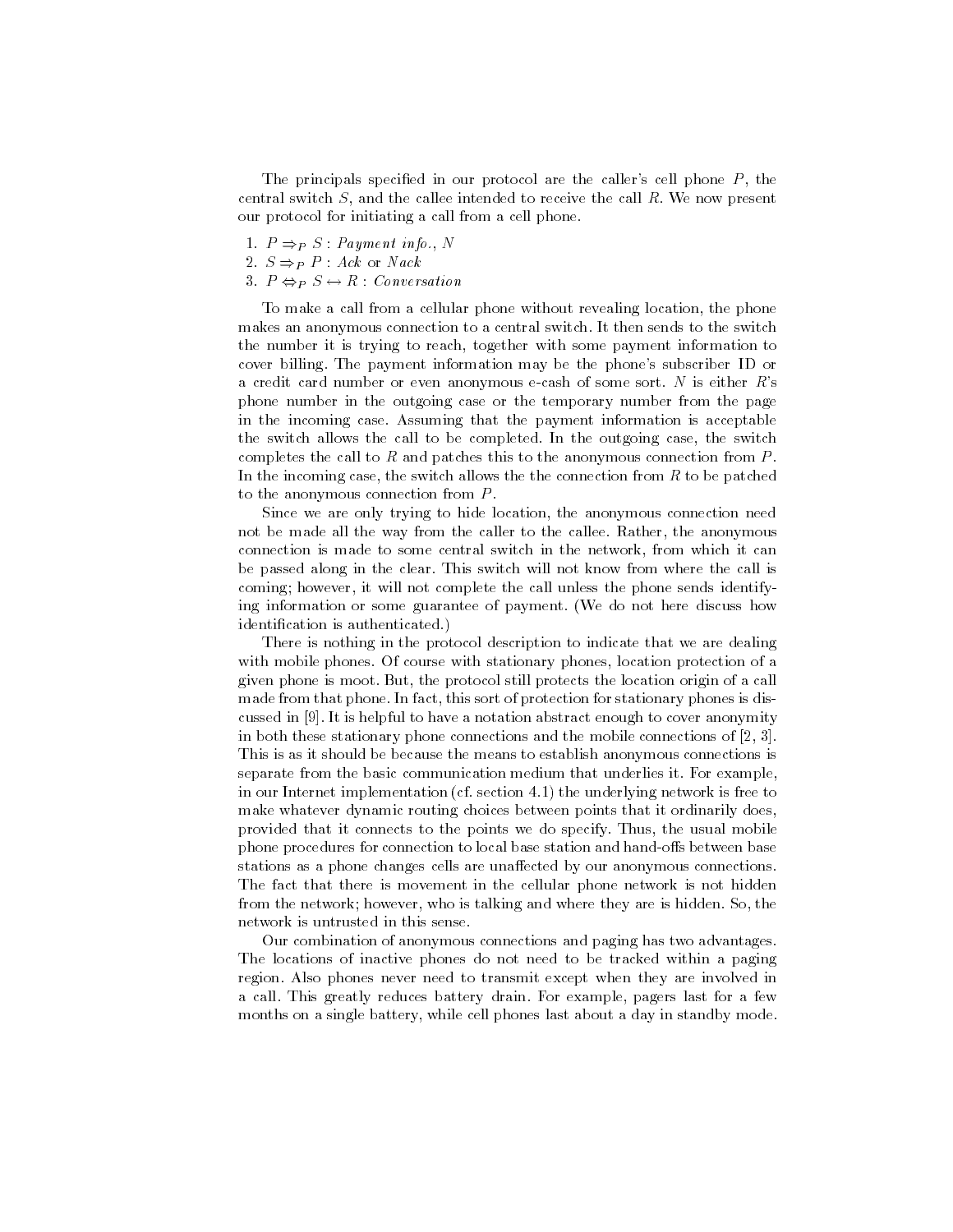Many people would like to carry a cell phone to call or be called only in emergencies. Right now this is only convenient for outgoing calls. For incoming calls this is tedious at best since it still requires virtually daily charges of the battery. Our combination would make this more feasible since the phone could be carried for a month or more without recharging. It also has advantages over carrying a pager and a switched off cell phone. Aside from the advantage of needing to carry only one small device, calls from stations that do not allow incoming calls, e.g., payphones, can be taken.

One could imagine a variety of subscription prices for incoming calls based on the type of paging that is made available. Basic pagers typically operate in a large region (relative to cell phone cells), but basic service will not cover a large country like the US. Someone who regularly travels nationally might opt for a more expensive national (or international) paging service. In between these two extremes, one could have a phone-pager that operates regionally but updates the paging region it is in the first time it is turned on in that region. (Once it changes regions, it cannot receive incoming calls until it updates the region.)

### 3.2 Private Location Tracking

The next application we discuss is a location tracking service for which the user can control access to his location information. An active badging system can provide location information for individuals by sending badge identifiers to room sensors. Such a system, for example, has been implemented by Olivetti at the Cambridge University Computing Laboratory. While this information is useful for tracking people down, it may be a little too useful, making people hesitant to use it willingly. If control over access to an individual's location information can be placed in the hands of that individual, the system becomes much less threatening. The goal is then to provide a trusted home machine that can track the location of its user without centralized tracking information arising anywhere else and with limited computation power necessary for the wearable tracking device.

Here is a basic description of such a system. In terms of computing power of the wearable device (badge), it requires only that the user's wearable device share a pseudo-random number generator (PRNG) with the user's home machine. The PRNG is used to produce a sequence of tags that will serve roughly as one-time passwords. The badge sends a new tag every time it detects a different sensor. Once it receives an acknowledgement from the sensor it advances to the next tag. The badge must assume that the tag will be sent to the home machine at that point. The sensor opens an anonymous connection to the database and sends the current tag encrypted for the database and sends a (symmetric) key for encrypting the reply. The database looks up the RTA data structure associated with that tag (which the home machine has deposited there) and sends it back to the sensor. The sensor then uses this to construct an RTA connection to the home machine and sends the home machine his name (i.e., location information) and the tag. The principals specified in our protocol are: the wearable badge  $B$ , the room sensor S, the central database D, and the user's home machine  $H$ .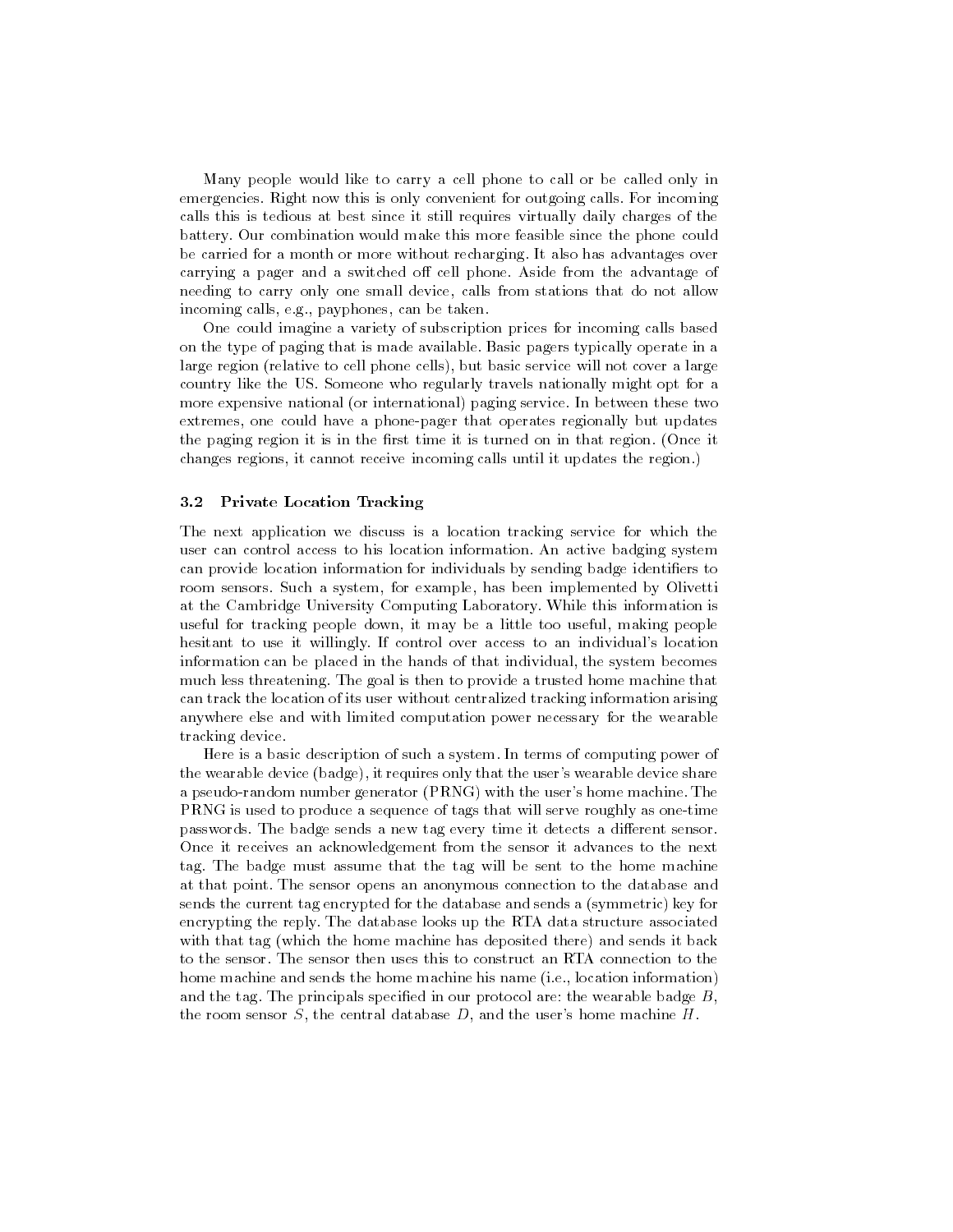1. <sup>B</sup> detects new <sup>S</sup> 2. B : D : Tag : Tag : Tag : Tag : Tag : Tag : Tag : Tag : Tag : Tag : Tag : Tag : Tag : Tag : Tag : Tag : Tag 3. <sup>S</sup> ! <sup>B</sup> : Ack 4. <sup>S</sup> )S <sup>D</sup> : <sup>f</sup><sup>T</sup> ag; KdsgKd 5.  $D \Rightarrow_S S : \{ \langle \Rightarrow_H H \rangle \}_{K_{ds}}$  $(\leftrightarrow_H H)$  stored at D under Tag) 6. <sup>S</sup> )H <sup>H</sup> : S, Tag

A few assumptions are necessary. We assume that the database is query only. This prevents an attacker from reading random RTA data structures from the database and confusing the home machine about the whereabouts of the badge. Even if attackers could read random RTAs, the attack would not reveal any information (but might confuse the home machine with bogus tags). Specically, this attack would not allow an attacker to frame a badge wearer by sending a sequence of bogus locations to the home machine since there is no way to identify successive tags or matching RTA structures. Despite this, requiring that the database be query only will mean that the only way to mount such an attack would be to guess tags or to grab them from a badge as it sends them out, presumably requiring hardware and a more concerted attack. The home machine is assumed to have deposited (over an anonymous connection) an RTA structure for each tag. This should not be done in a batch unless the user wants to trust the database to know that all of the deposited tags and RTA structures are from the same home machine. However, many RTA structures can be deposited in advance. In fact, depositing several RTAs in advance makes this protocol resistant to attack via spurious Acks. Since each Ack makes the badge move to the next tag, spurious Acks might cause the badge and home station to drift out of synch. More specifically a query to the central database may not find a matching RTA. However, submitting enough RTAs in advance solves the spurious Ack problem, provided that the home machine checks ahead whenever it receives a tag that does not match the next one expected. The protocol is also resilient to lost Acks, even without depositing more than one RTA in advance. If the badge does not receive a sent Ack but the matching RTA is used, then only the next location update is lost.

There are some vulnerabilities associated with this protocol. Corrupt sensors could fail to acknowledge receipt of the tag. They could then cooperate to track the user who would be sending the same tags as it moved about. This attack is limited in that the tags will change every time the device encounters a properly functioning and uncompromised sensor. The device could also keep track of the number of times (or number of successive times) it fails to receive an  $Ack$ . If a threshold number is exceeded it could either cease to operate or flash or beep to indicate an error. This is useful for more than prevention of attacks since failure to properly receive Acks could indicate a malfunction in the wearable device or in the locating system. Note that corrupt sensors cannot otherwise cooperate with each other or with a corrupt centralized database since there is nothing to correlate successive connections to the database. (If a badge moves from the range of one corrupt sensor to another, they could of course observe the successive connections made. However, even then it might take a good deal of analysis to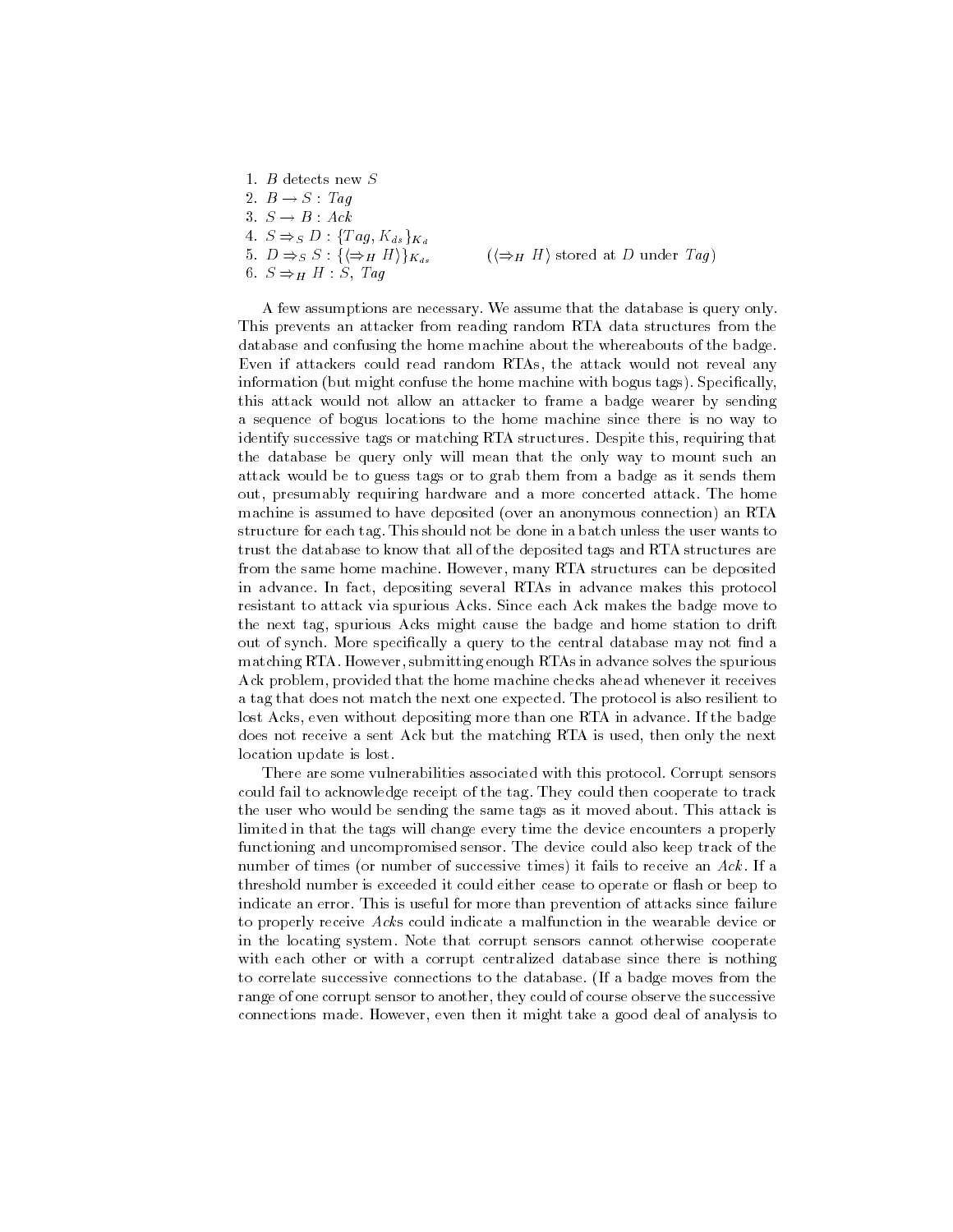determine which badge is likely to have followed which path, especially if a user passes through rooms with several other individuals.)

An alternative that would prevent the above attack is for a badge to send out a new tag at regular intervals, whether it encounters a new sensor or not. This probably entails more overhead since individuals are likely to spend extended intervals at given locations, e.g., in their offices. Notice that the database cannot infer that someone is sedentary (much less who) because there is no way to link successive queries as coming from or not coming from the same badge. And, the connection to it from the sensors is always anonymous, so it cannot tell whence queries come.

Another alternative protocol avoids the use of anonymous connections entirely. Here there is no centralized database. Instead sensors simply broadcast tags (and sensor IDs) to all home machines. Home machines then pick up those tags that are meant for them to track their users. There are a variety of tradeoffs between this protocol and those that make use of anonymous connections, e.g., cost of anonymous connection set-up vs. cost of broadcast. Which is the better approach is likely to be highly contextual.

# 4 Background

Chaum [1] defines a layered object that routes data through intermediate nodes, called  $mires$ . These intermediate nodes may reorder, delay, and pad traffic to complicate traffic analysis. Chaum's mixes and related work are the basis for almost all subsequent work on anonymous communication. Other approaches to anonymity in mobile phone systems occur in [2] and [3]. Another approach to private location tracking occurs in [7]. The approach to anonymous connections that we have implemented is called *onion routing*. Onion routing shares many anonymity mechanisms with Babel [6] but Babel uses them specically for email, while onion routing uses them to build (possibly long lived) application independent connections. We now give a basic description of onion routing; more details can be found in [4, 10, 11, 5].

#### 4.1 Onion Routing

Traffic analysis can be used to infer who is talking to whom over a public network. For example, in a packet switched network like the Internet, packets have a header used for routing, and a payload that carries the data. The header, which must be visible to the network (and to observers of the network), reveals the source and destination of the packet. Even if the header were obscured in some way, the packet could still be tracked as it moves through the network. Encrypting the payload is similarly ineffective, because the goal of traffic analysis is to identify who is talking to whom and not (to identify directly) the content of that conversation.

Onion routing protects against traffic analysis attacks from both the network and observers. Onion routing works in the following way: The initiating application, instead of making a connection directly to a responding server, makes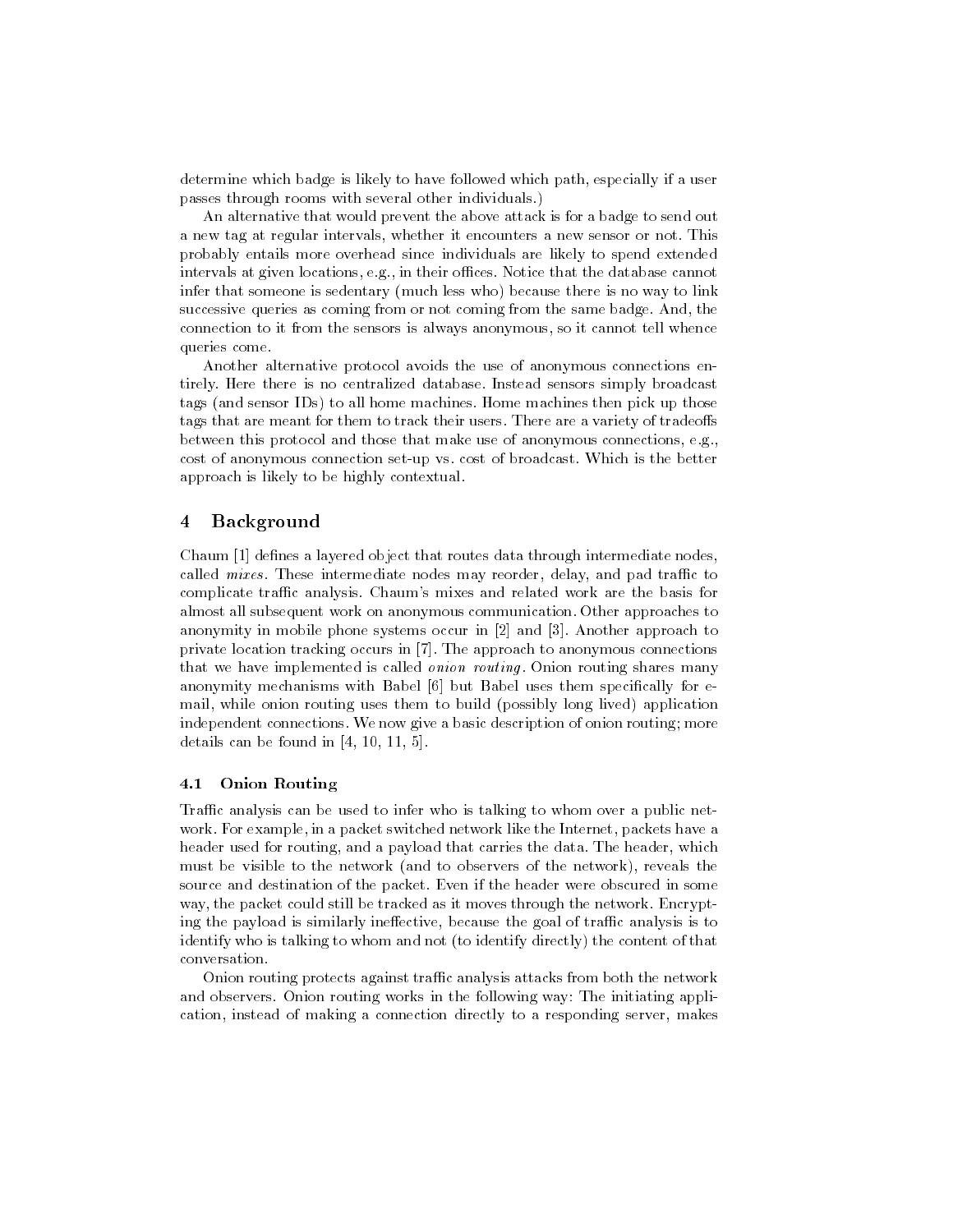a connection to an application specific *onion routing proxy*. That onion routing proxy builds an anonymous connection through several other onion routers to the destination. Each onion router can only identify adjacent onion routers along the route. When the connection is broken, even this limited information about the connection is cleared at each onion router. Data passed along the anonymous connection appears different at and to each onion router, so data cannot be tracked en route and compromised onion routers cannot cooperate. An onion routing network can exist in several configurations that permit efficient use by both large institutions and individuals. The onion routing proxy defines a route through the onion routing network by constructing a layered data structure called an *onion* and sending that onion through the onion routing network. Each layer of the onion is public key encrypted for the intended onion router and defines the next hop in a route. An onion router that receives an onion peels off its layer, reads from that layer the name of the next hop and the cryptographic information associated with its hop in the anonymous connection, pads the embedded onion to some constant size, and sends the padded onion to the next onion router.

Before sending data over an anonymous connection, the initiator's onion routing proxy adds a layer of encryption for each onion router in the route. As data moves through the anonymous connection, each onion router removes one layer of encryption, so it finally arrives as plaintext. The last onion router forwards data to another type of proxy, called the responder's proxy, whose job is to pass data between the onion network and the responding server. This layering occurs in the reverse order for data moving back to the initiator. So data that has passed backward through the anonymous connection must be repeatedly decrypted to obtain the plaintext.

# 5 Conclusion

This paper presents a means for talking about anonymous connections and protocols that make use of them. We demonstrate the usefulness of describing anonymous connections at this level of abstraction by using our notation to describe two protocols for location protected communication over a public infrastructure.

# References

- 1. D. Chaum. Untraceable Electronic Mail, Return Addresses, and Digital Pseudonyms, Communications of the ACM , v. 24, n. 2, Feb. 1981, pages 84-88.
- 2. H. Federrath, A. Jerichow, D. Kesdogan,and A. Ptzmann. Security in Public Mobile Communication Networks, Proceedings of the IFIP TC 6 International Workshop on Personal Wireless Communications , Verlag der Augustinus Buchhandlung Aachen, 1995, pages 105-116.
- 3. H. Federrath, A. Jerichow, and A. Ptzmann. MIXes in Mobile Communication Systems: Location Management with Privacy, in Information Hiding, Ross Anderson ed., Springer-Verlag, LNCS vol. 1174, June 1996, pages 121-135.